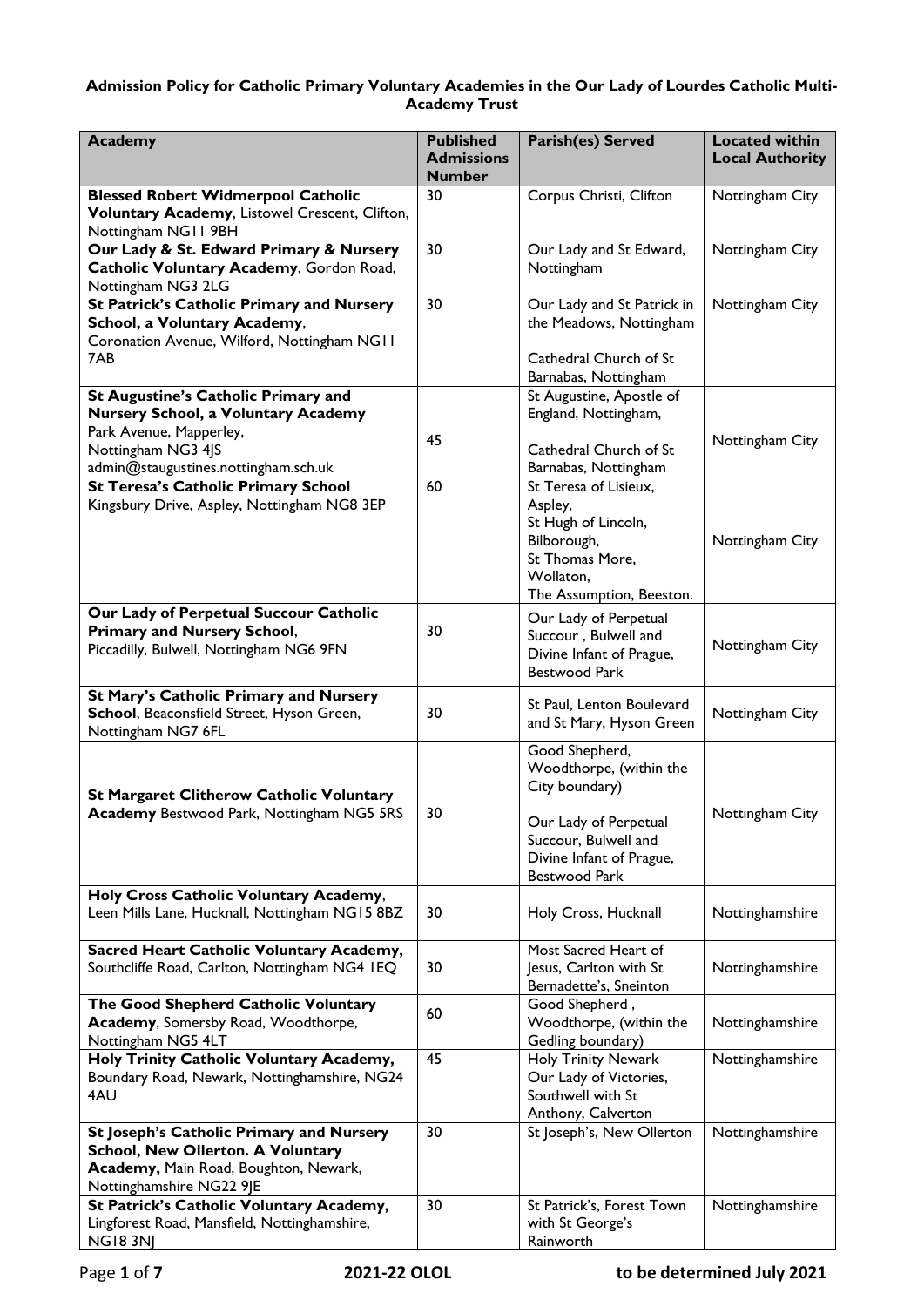| <b>St Philip Neri with St Bede Primary</b><br><b>Catholic Voluntary Academy,</b><br>Rosemary Street, Mansfield, Nottinghamshire,<br>NG19 6AA | 60 | St Philip Neri, Mansfield<br>Our Lady Help of<br>Christians, Kirkby-in-<br>Ashfield<br>St Joseph the Worker,<br>Sutton-in-Ashfield   | Nottinghamshire |
|----------------------------------------------------------------------------------------------------------------------------------------------|----|--------------------------------------------------------------------------------------------------------------------------------------|-----------------|
| St Edmund Campion School, a Catholic<br>Voluntary Academy, Tewkesbury Close, West<br>Bridgford, Nottingham NG2 5NH                           | 60 | Holy Spirit, West<br>Bridgford, Our Lady of<br>Grace, Cotgrave, St<br>Anne's, Radcliffe on Trent,<br>Margaret Clitherow,<br>Keyworth | Nottinghamshire |
| St Joseph's Catholic Primary School, A<br>Voluntary Academy Langwith Road, Langwith<br>Junction, Nottinghamshire, NG20 9RP                   | 30 | St Joseph's, Shirebrook<br>with<br>St Bernadette, Bolsover,<br>and St Teresa, Market<br>Warsop                                       | Derbyshire      |

This policy will apply for admission into Reception Class for the academic year 2021-22.

The Catholic schools listed above are under the Trusteeship of the Diocese of Nottingham and belong to the Nottingham Diocesan family of schools. They are founded by and are part of the Catholic Church and seek at all times to be a witness to Jesus Christ. Religious education and worship are in accordance with the teachings and doctrines of the Catholic Church. This does not affect the right of parents or carers who are not of the faith of these schools to apply for and to be considered for places, applications are welcome from all parents and carers, regardless of faith or background, who would like their children to be educated in a Christian environment. However, we ask all parents or carers applying for a place to respect this ethos and its importance to the school community.

The Our Lady of Lourdes Catholic Multi-Academy Trust is the admission authority for all the schools within the Trust and is responsible for determining the admissions policy. On behalf of the Trust the admissions is coordinated by the relevant Local Authority.

All decisions relating to admission applications will be taken by the local governing body of the school applied for.

**Dependent on place of residence parents/carers should consult their relevant home Local Authority website for full details of the admissions process, including information on the admissions cycle. Details are below: Nottinghamshire: [www.nottinghamshire.gov.uk](http://www.nottinghamshire.gov.uk/) Nottingham City: [www.nottinghamcity.gov.uk](http://www.nottinghamcity.gov.uk/)  Derbyshire: [www.derbyshire.gov.uk](http://www.derbyshire.gov.uk/)  Contact telephone numbers for the Local Authorities are:**

**Nottinghamshire: 0300 500 8080 Nottingham City: 0115 9150763 Derbyshire: 01629 5537479**

# **Application Procedure and Timetable**

Applications must be made on the Common Application Form provided by your **home** Local Authority. Applications must be made to your **home** Local Authority by the national closing date of 15<sup>th</sup> January.

In addition **all applicants wishing to apply for a place under a faith criterion** (oversubscription criteria 1-7) should complete the Supplementary Information Form. This form available from the schools. The completed form, together with any required evidence, (see notes 3-8), should be returned to each Catholic school for which a preference has been specified, also, by the national closing date of  $15<sup>th</sup>$  January.

**For ranking within one of the faith criteria. If you do not provide the additional required evidence and return it by the closing date your child will be ranked in a lower admissions category and this may affect your child's chances of being offered a place.**

### **All Applications - How places are allocated**

The Local Authority forward details of all applicants to the relevant school local governing body. Using the information on both the Common Application Form and the Supplementary Form, each school local governing body draws up a ranked list using the oversubscription criteria listed below. The Local Authority then allocates places on behalf of the school up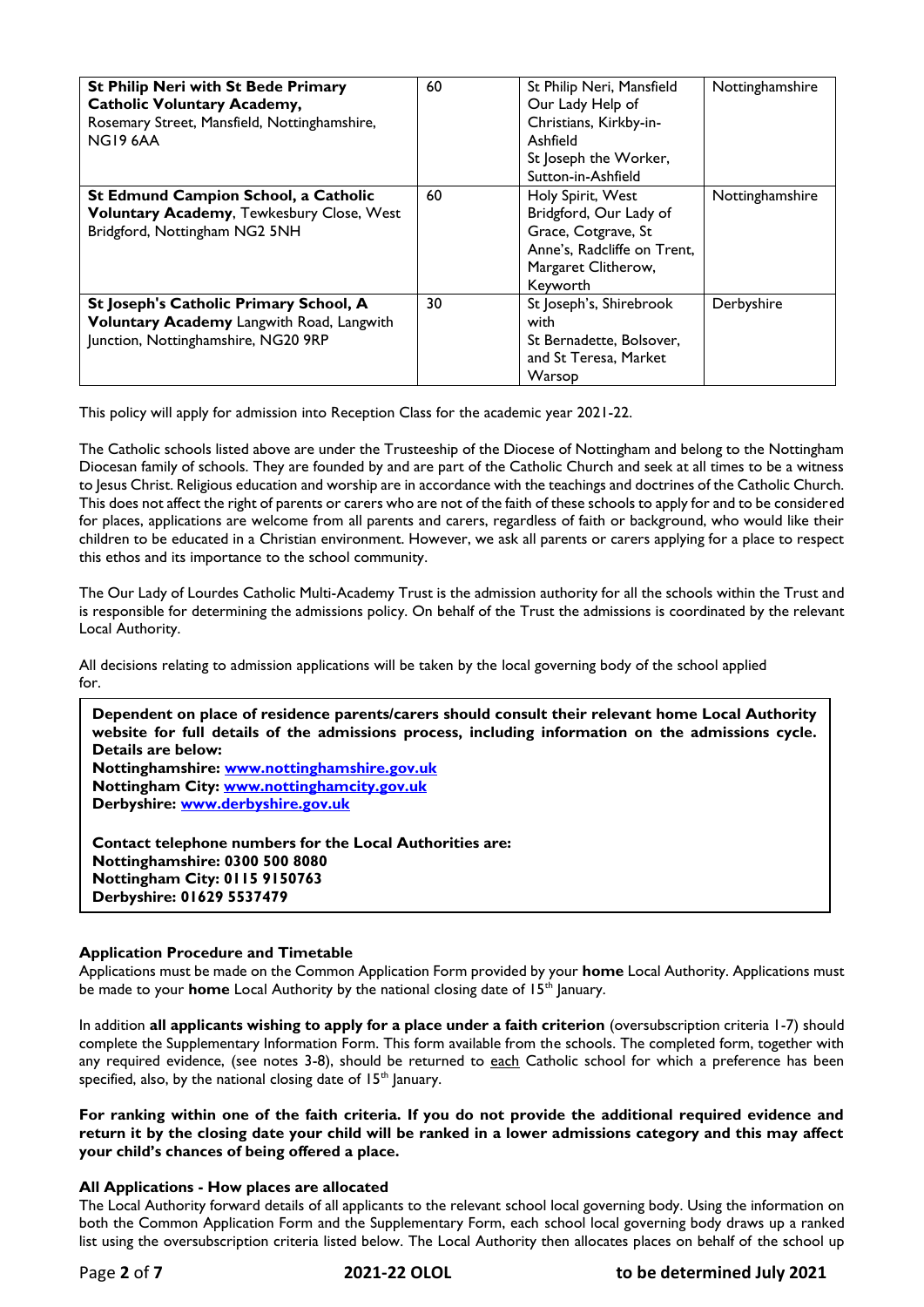to the admissions number. When a place can be offered at more than one of the schools listed on your application, the Local Authority will offer a place at the highest preferred school where a place is available.

## **Admission of Children below Compulsory School Age, Deferred Entry and Summer Born Children**

If your child is offered a full time place before s/he reaches compulsory school age, you have the option of deferring the child's entry up until the term in which the child reaches compulsory school age. A child reaches compulsory school age on the prescribed day following his/her fifth birthday (or on his/her fifth birthday if it falls on a prescribed day). The prescribed days are 31<sup>st</sup> December, 31<sup>st</sup> March and 31<sup>st</sup> August. The place will be held and will not be offered to another child provided the place is taken up within the same academic year.

Parents can request that their child attends school part-time until the child reaches compulsory school age.

Parents who wish to request to defer a place to later in the school year or to attend school part-time are advised they should agree this with the school prior to the start of the autumn term*.*

Parents of summer born children, i.e. a child born between  $1^{st}$  April and  $31^{st}$  August, may choose not to send their child to school until the September following their fifth birthday and may request that they are admitted outside of their normal age group to Reception Year rather than Year 1. However, parents need to be aware that **if** the request is approved *(see below on decisions on applications for 'admission outside of normal age group*) they will need to apply again in the next admissions round for a place in that Reception Year and should be aware that a place is not guaranteed as the application will be considered alongside all other applications in that year and the Oversubscription Criteria will still apply.

### **Admission of children outside their normal age group**

Parents may seek a place for their child outside of the normal age group for example if the child is exceptionally gifted and talented or has experienced problems such as ill health. It is anticipated that children will be educated out of their normal age group in only a small number of very exceptional circumstances.

Should you wish to seek a place for your child outside of their normal age group you should still make an application for a school place for your child's normal age group **and** you should also submit a request for admission out of the normal age group at the same time, following the procedure set out by your **home** local authority.

In addition to taking into account the views of the head teacher, including the head teacher's statutory responsibility for the internal organisation, management and control of the school, the school local governing body will take into account the views of the parents and of appropriate medical and education professionals. A decision will then be made on which age group the child should be admitted taking into account the circumstances of each case and the best interests of the child.

Once that decision has been made the oversubscription criteria will be applied to determine if a place can be offered at the school.

Your statutory right to appeal against the refusal of a place at a school for which you have applied is unaffected. However the right to appeal does not apply if you are offered a place at the school but it is not in your preferred age group.

The school is not required to honour a decision made by another admission authority on admission out of the normal age group.

### **Late applications**

Late applications will be administered in accordance with the Local Authority Primary Coordinated Admissions Scheme within which the school is located. You are encouraged to ensure that your application is received on time.

### Late applications - Nottingham City

Nottingham City Council and the school local governing body may be willing to accept applications which are received late but before the date set by the Local Authority for good reason for example:

- a family returning from abroad
- a lone parent who has been ill for some time
- a family moving into Nottingham from another area
- other exceptional circumstances
- Each case will be treated on its merits.

Any preferences received by Nottingham City Council up to the date set by the Local Authority, with good reason for being late, and where appropriate, with the agreement of the school local governing body will be included in the first cycle of allocations and will be notified on the national offer day.

All other late applications for primary school places received by Nottingham City Council after the specified date will be dealt with after the offer day.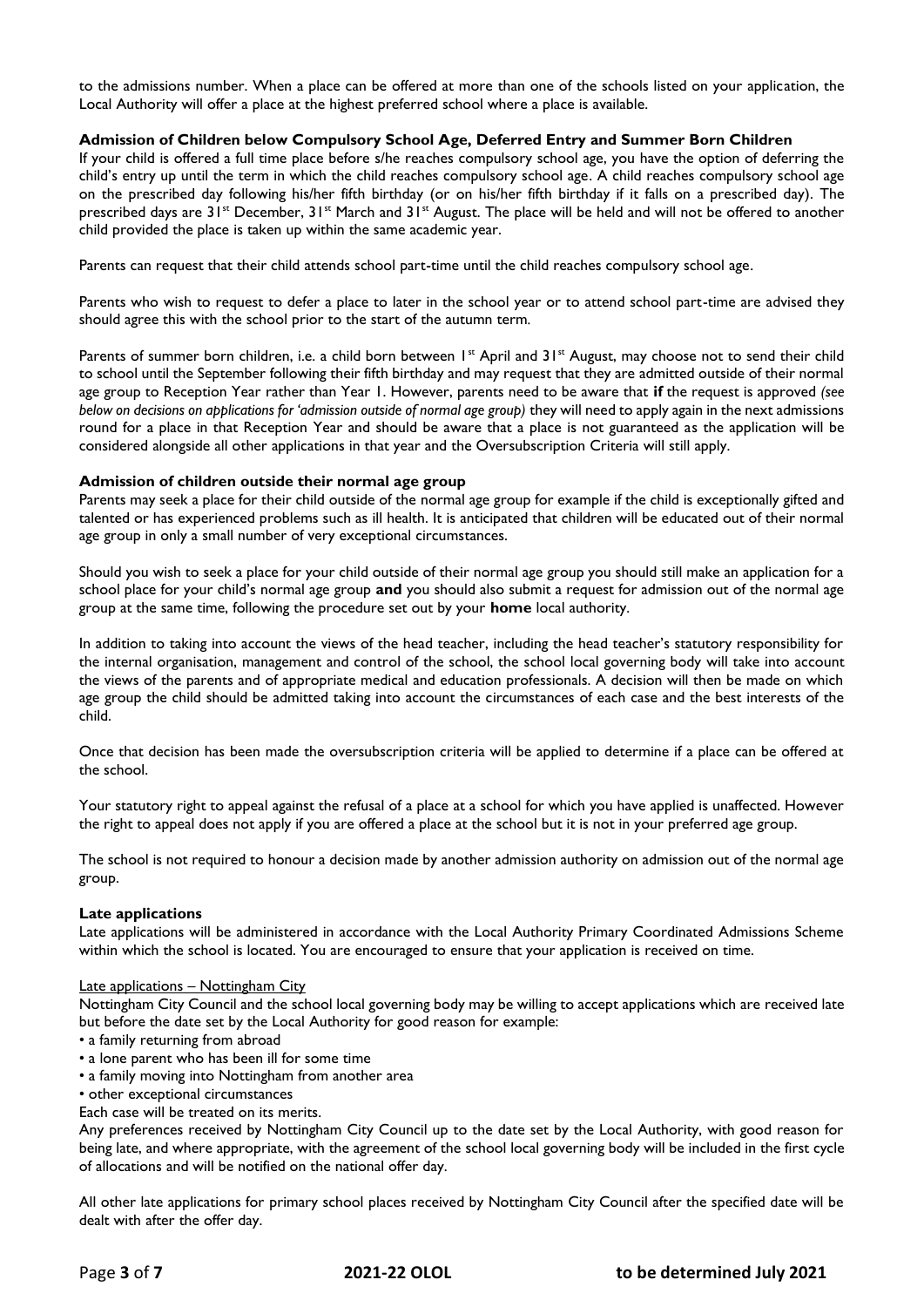## Late applications - Nottinghamshire

Certain late applications submitted in the normal admissions round that are received by Nottinghamshire County Council up to the date set by Nottinghamshire County Council will be treated as on time. Such applications will be from parents or carers who:

- have moved into Nottinghamshire; or
- can establish at the time of completing the form that there were exceptional reasons for missing the closing date and were, therefore, unable to meet the published closing date.

School local governing bodies will treat such applications as on time where it is practical to include them in their first ranking. All other late applications for primary school places received by Nottinghamshire Local Authority after the specified date will be dealt with after the offer day.

### **Applications during the school year (In-Year Applications)**

Details of the application process are available from the school and from the Local Authority (see details below) within which the school is located. Once an application has been made, it will be passed to the school local governing body for consideration.

**Dependent on the location of the school for details of the application process for In-Year Applications parents/carers should consult the relevant Local Authority website: Nottinghamshire: [www.nottinghamshire.gov.uk](http://www.nottinghamshire.gov.uk/) Nottingham City: [www.nottinghamcity.gov.uk](http://www.nottinghamcity.gov.uk/) Derbyshire: [www.derbyshire.gov.uk](http://www.derbyshire.gov.uk/) Contact telephone numbers for the Local Authorities are: Nottinghamshire: 0300 500 8080 Nottingham City: 0115 9150763 Derbyshire: 01629 5537479**

Offers of places may be withdrawn if they are offered in error, a parent has not responded within 10 school days of the offer letter issue or it is established that an offer was obtained through a fraudulent or intentionally misleading application.

In cases involving school transfers that do not require a house move or where there is no need for an immediate move, arrangements may be made for the child to start school at the beginning of the following term to minimise disruption to their own and other children's education.

If your application is refused you have a statutory right to appeal (see 'Appeals' below). Your appeal should be lodged within twenty school days after the date of the decision letter.

# **Waiting Lists**

Parents whose children have not been offered a place at a school in the normal admissions round will be added to the school's Waiting List unless they have been offered a place at a higher preference school. The Waiting List will normally remain open until the end of the Autumn Term in the application year. However, some schools may maintain the Waiting List until the end of the academic year. Parents should contact the relevant school to request further details.

Waiting Lists are maintained in the same order as the oversubscription criteria listed below and not in the order in which applications are received or added to the Waiting List. This means that your child's position on the Waiting List may change during the year.

Any late applications will be added to the Waiting List in accordance with the oversubscription criteria.

Inclusion on a school's Waiting List does not mean that a place will eventually become available.

Parents must make a further application for a school place in respect of a later academic year and if a place is not available the child's name can be added to the Waiting List for that academic year.

### **Appeals**

If a child is not offered a place, parents/carers have a statutory right to appeal. This should be done by writing to the school setting out your grounds for appeal no later than twenty school days after the decision letter has been received. The appeal will be arranged on behalf of the local school governing body by the Catholic Schools Appeals Service and will be heard by an independent panel. The decision of the panel will be binding on the school.

### **Fair Access Protocols**

Local Authorities are required to have Fair Access Protocols in order to make sure that unplaced children, especially the most vulnerable, are offered a place at a suitable school as quickly as possible. This includes admitting children above the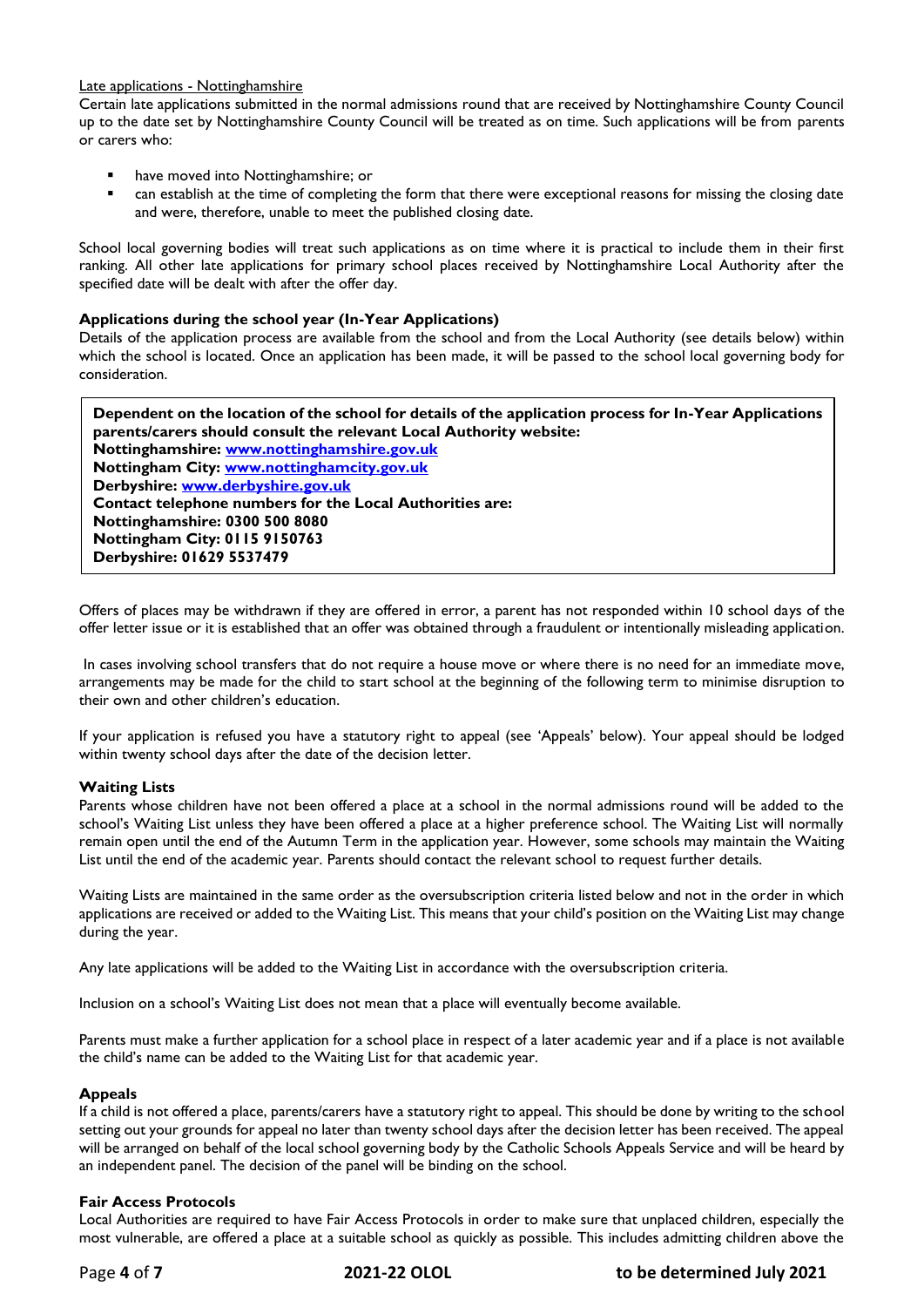published admissions number to schools that are already full. The schools listed in this policy participate in the Fair Access Protocols operated by the Local Authorities within which they are located.

## **Infant Class Size Regulations**

Infant classes may not, by law, contain more than 30 pupils with a single qualified teacher. Parents/carers should be aware that when the school local governing body is considering applications for places, they must keep to the 30 limit. However, in accordance with the School Admissions Code 2014 (2.15) additional children may be admitted under limited exceptional circumstances. These children will remain as 'excepted pupils' for the time they are in an infant class or until the class numbers fall back to the current infant class size limit. Parents do have a right of appeal in accordance with the Infant Class Size Regulations if the school is oversubscribed and their child is refused a place.

## **Applications for twins / multiple birth children**

Where the final place available is offered to a child from a twin or multiple birth the school local governing body will normally offer places to both twins, triplets etc even if this means exceeding the published admission number as long as the governing body decides that the education of pupils in that year group would not be detrimentally affected.

**Attendance at Nursery** Attendance at the school's nursery or a pre-school setting on the site of the school does not guarantee that a place will be offered at the school and does not give any priority within the oversubscription criteria. In addition, for children attending the school's nursery, application to the reception class of the school must be made in the normal way, to the local authority and using the Common Application Form.

### **Fraudulent Information**

The school local governing body reserves the right to withdraw the offer of a place or, if a child is already attending the school, the place itself, where it is satisfied that the offer or place was obtained on the basis of fraudulent or intentionally misleading information.

## **Oversubscription Criteria**

Where a school has more applications than places available, the school local governing body will draw up a ranked list based on the criteria listed below and will allocate places accordingly.

In accordance with legislation Pupils with an Educational Health and Care Plan (EHCP) (a plan made by the Local Authority under Section 37 of the Children and Families Act 2014 which specifies the special educational provision required for a child) which names the school will be allocated a place first. This will reduce the number of places available.

- 1. Catholic looked after or previously looked after children including those children who appear to have been in state care outside of England and ceased to be in state care as a result of being adopted (*See Notes 1 and 2*).
- 2. Catholic (*see Note 2)* children living in the parish(es) served by the school
- 3. Catholic (*see Note 2*) children living outside the parish(es) served by the school
- 4. Other looked after or previously looked after children including those children who appear to have been in state care outside of England and ceased to be in state care as a result of being adopted (*see Note 1*).
- 5. Catechumens, Candidates and members of Eastern Christian Churches (*see Notes 3, 4 and 5*)
- *6.* Children of other Christian denominations whose membership is evidenced by a minister of religion (*see note 6)*
- 7. Children of other faiths whose membership is evidenced by a religious leader *(see note 7)*
- 8. Any other children not within categories 1-7.

**First priority** within the individual criteria will be given to applications for children who will have siblings (see Note 8) attending the school in years R - 6 at the proposed time of admission.

### **Distance Measurement**

Within each criterion applications will be ranked on distance with priority given to children who live nearest to the academy using the same method of measurement as used by the Local Authority within which the academy is located (see below).

### *Distance measurement – Nottingham City*

Distance will be measured in a straight line (This will be calculated by Nottingham City Local Authority's computerised distance measuring software) from the centre of the school campus to a point at the pupil's home address identified by the Local Land and Property Gazetteer.

### *Distance measurement – Nottinghamshire*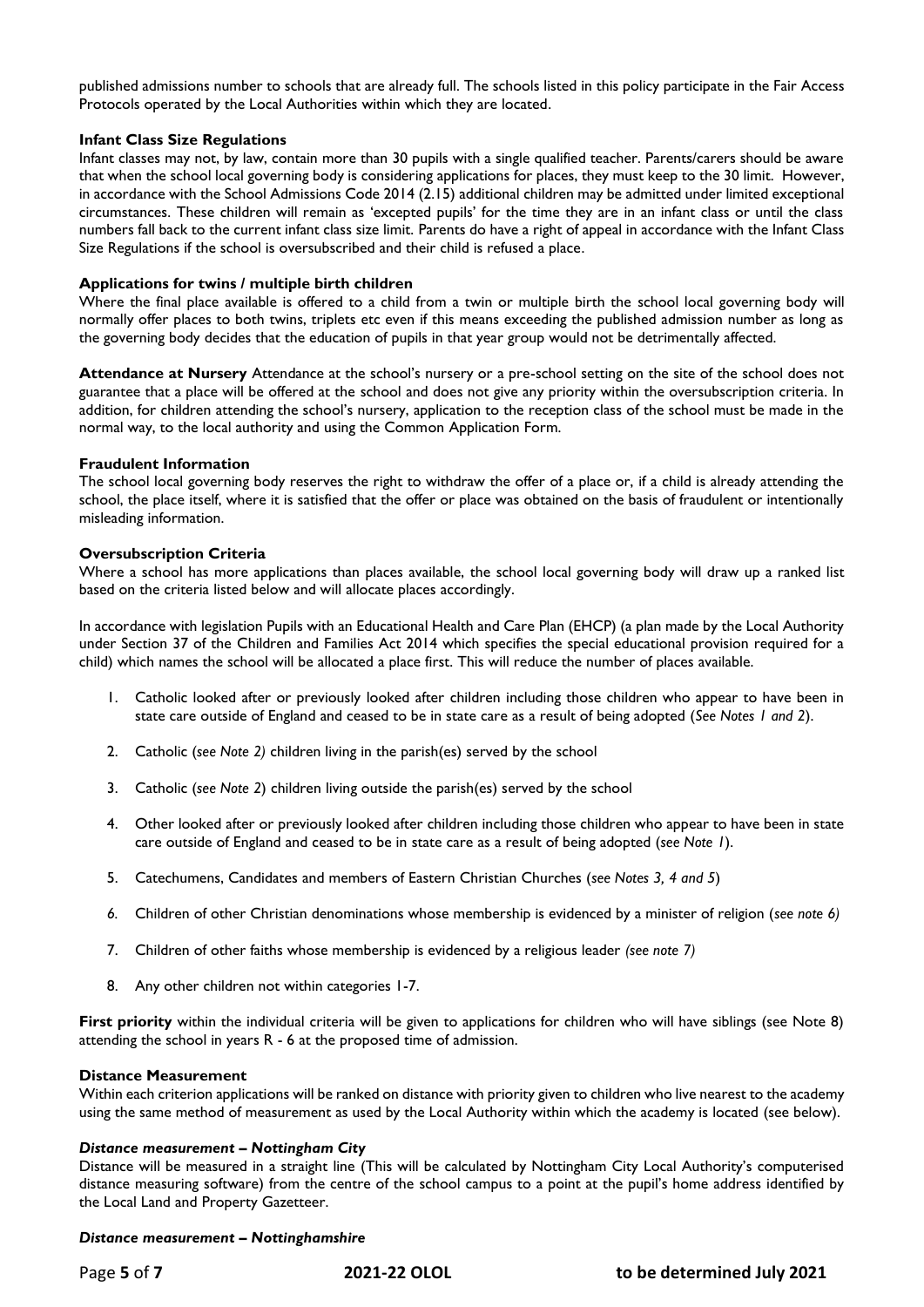Distance will be measured in a straight line from the main administrative point at the school campus to an address point (using eastings and northings defined by Ordnance Survey) to the child's home using Nottinghamshire Local Authority's computerised distance measuring software.

#### *Distance measurement – Derbyshire*

Distance will be measured using a Geographic Information System (GIS) to measure the straight line distance. It is measured by a standard straight line distance calculated to within two metres. This measurement is taken from the postal address file, normally the house front door. For schools the grid reference is taken from the postal address file and will normally be the centre of the school for primary phase schools or the nearest gate or entrance for secondary phase schools.

#### **Tie Breaker**

In a very few cases, it may not be possible to decide between the applications of those pupils who are the final qualifiers for a place (e.g. children who live at the same address or have the same distance measurement). In this exceptional situation, if there is no other way of separating the applications then the school local governing body will admit the additional child above the published admission number. If, however, and subject to the limited exceptional circumstances set out in the School Admissions Code 2014 (2.15) where additional children may be admitted, where admission would result in the legal limit of 30 children being exceeded, then the place will be allocated by the drawing of lots supervised by someone independent of the school.

### **Notes (these form part of the oversubscription criteria)**

**1.** A looked after child is a child who is (a) in the care of a local authority, or (b) being provided with accommodation by a local authority in the exercise of their social services functions in accordance with section 22(1) of the Children Act 1989 at the time of making an application to a school. A child is regarded as having been in state care outside of England if they were in the care of or were accommodated by a public authority, a religious organisation, or any other provider of care whose sole or main purpose is to benefit society.

Previously looked after children are children who were looked after, but ceased to be so because they were adopted (or became subject to a child arrangements order or special guardianship order). This includes children who were adopted under the Adoption Act 1976 and children who were adopted under section 46 of the Adoption and Children Act 2002.

Child arrangements orders are defined in *section 8 of the Children Act 1989*, as amended by *section 12 of the Children and Families Act 2014*. Child arrangements orders replace residence orders and any residence order in force prior to 22 April 2014 is deemed to be a child arrangements order. *Section 14A of the Children Act 1989* defines a 'special guardianship order' as an order appointing one or more individuals to be a child's special guardian (or special guardians).

2. 'Catholic' means a member of a Church in full communion with the See of Rome. This includes the Eastern Catholic Churches. This will be evidenced by a certificate of baptism in a Catholic Church or a certificate of reception into full communion with the Catholic Church signed by a Catholic Priest and stamped with the parish stamp. For the purposes of this policy, it includes a looked after child who is part of a Catholic family where a letter from a priest demonstrates that the child would have been baptised or received if it were not for their status as a looked after child (i.e. a looked after child in the process of adoption by a Catholic family).

For a child to be ranked as Catholic within the oversubscription criteria, evidence of Catholic baptism or reception into the Church will be required. Those who have difficulty obtaining written evidence of baptism should contact their Parish Priest.

3. 'Catechumen' means a member of the catechumenate of a Catholic Church. This will be evidenced by a certificate of reception into the order of catechumens or a letter of verification signed by the parish priest and stamped with the parish stamp.

4. 'Candidate' means a candidate for reception into the Catholic Church. This will be evidenced by a letter of verification signed by the parish priest and stamped with the parish stamp.

5. 'Eastern Christian Church' includes Orthodox Churches, and is evidenced by a certificate of baptism or reception from the authorities of that Church.

6. 'Children of other Christian denominations' means children who belong to other churches and ecclesial communities which, acknowledge God's revelation in Christ, confess the Lord Jesus Christ as God and Saviour according to the Scriptures, and, in obedience to God's will and in the power of the Holy Spirit commit themselves: to seek a deepening of their communion with Christ and with one another in the Church, which is his body; and to fulfil their mission to proclaim the Gospel by common witness and service to the world to the glory of the one God, Father, Son and Holy Spirit. An ecclesial community which on principle has no credal statements in its tradition, is included if it manifests faith in Christ as witnessed to in the Scriptures and is committed to working in the spirit of the above.